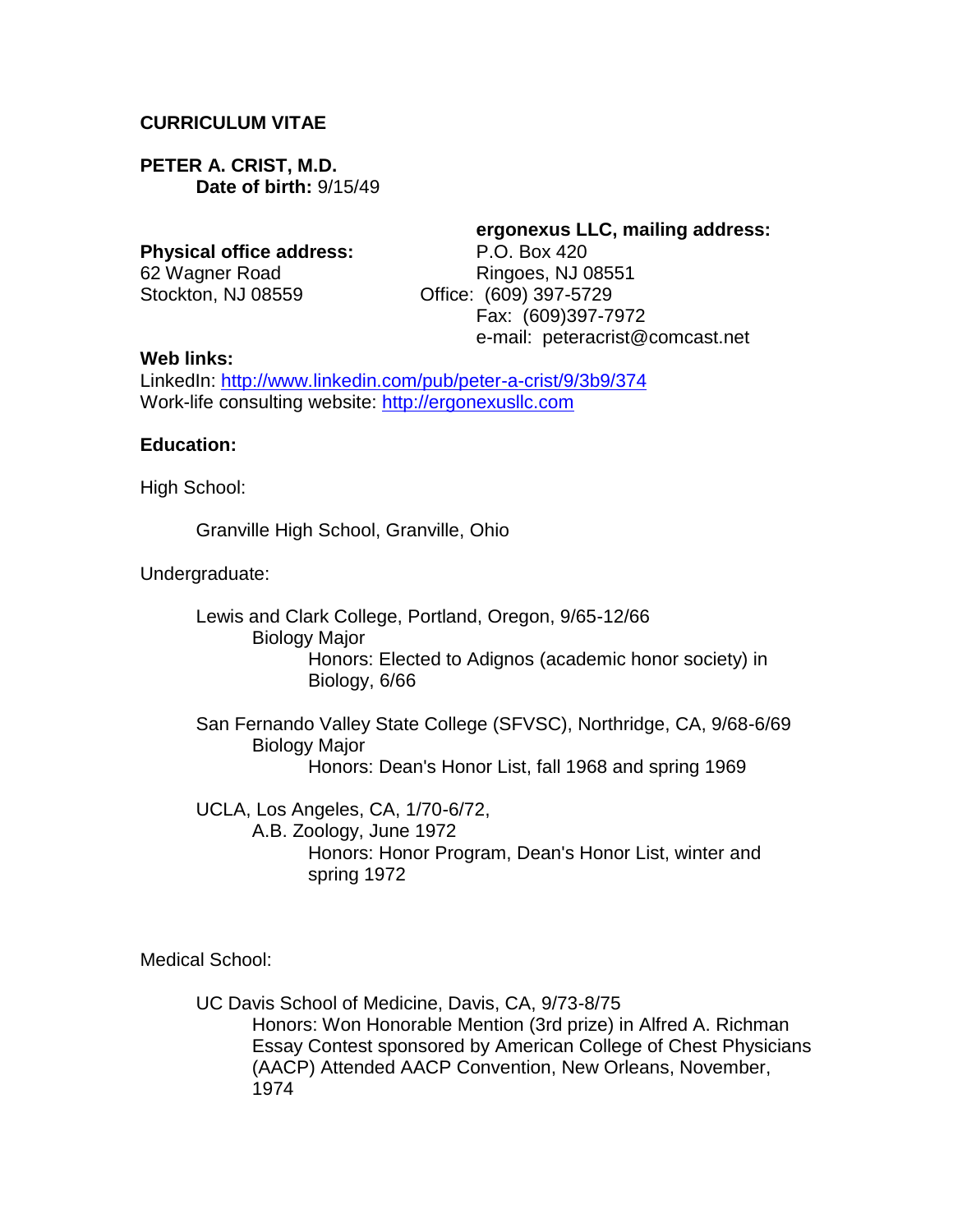UCLA School of Medicine, Los Angeles, CA 8/75-6/77 M.D., June 1977

### **Work Experience Prior to Medical School:**

1967: Recreation Director and Counselor, The Farm School, Gualala, CA

1968: Fire Control Aid, U.S. Forest Service, Saugus, CA

1968-1969: Lab Assistant in Genetics, Dept. Biology, SFVSC, Northridge, CA

1969: Lab Assistant, Dept. Neuropathology, L.A. County-USC Medical Center, Los Angeles, CA

1970-1971: Lab Assistant, Div. Dermatology, Dept., Medicine, UCLA School of Medicine, Los Angeles, CA

1971: Histopathology Technician, Hummer Laboratories, Santa Monica, CA

1971-1972: Lab Assistant, Dept. Psychiatry, Brain Research Institute, UCLA School of Medicine, Los Angeles, CA

1973: Pulmonary Physiologist and Chief Technician, Pulmonary Function Laboratory, Wadsworth, VA Hospital, Los Angeles, CA

# **Professional Training:**

PGY I Straight Medical Intern, 7/1/77-6/30/78, St. Vincent's Hospital, New York, NY

PGY II Junior Medical Resident, 7/1/78-6/30/79, St. Vincent's Hospital, New York, NY

PGY III Senior Medical Resident, 7/1/79-6/30/80, Sepulveda V.A. Hospital, Sepulveda, CA

PGY II Resident in Psychiatry, 9/15/80-6/30/81, Institute of Mental Health Sciences, Department of Psychiatry, UMDNJ-Robert Wood Johnson Medical School, Piscataway, NJ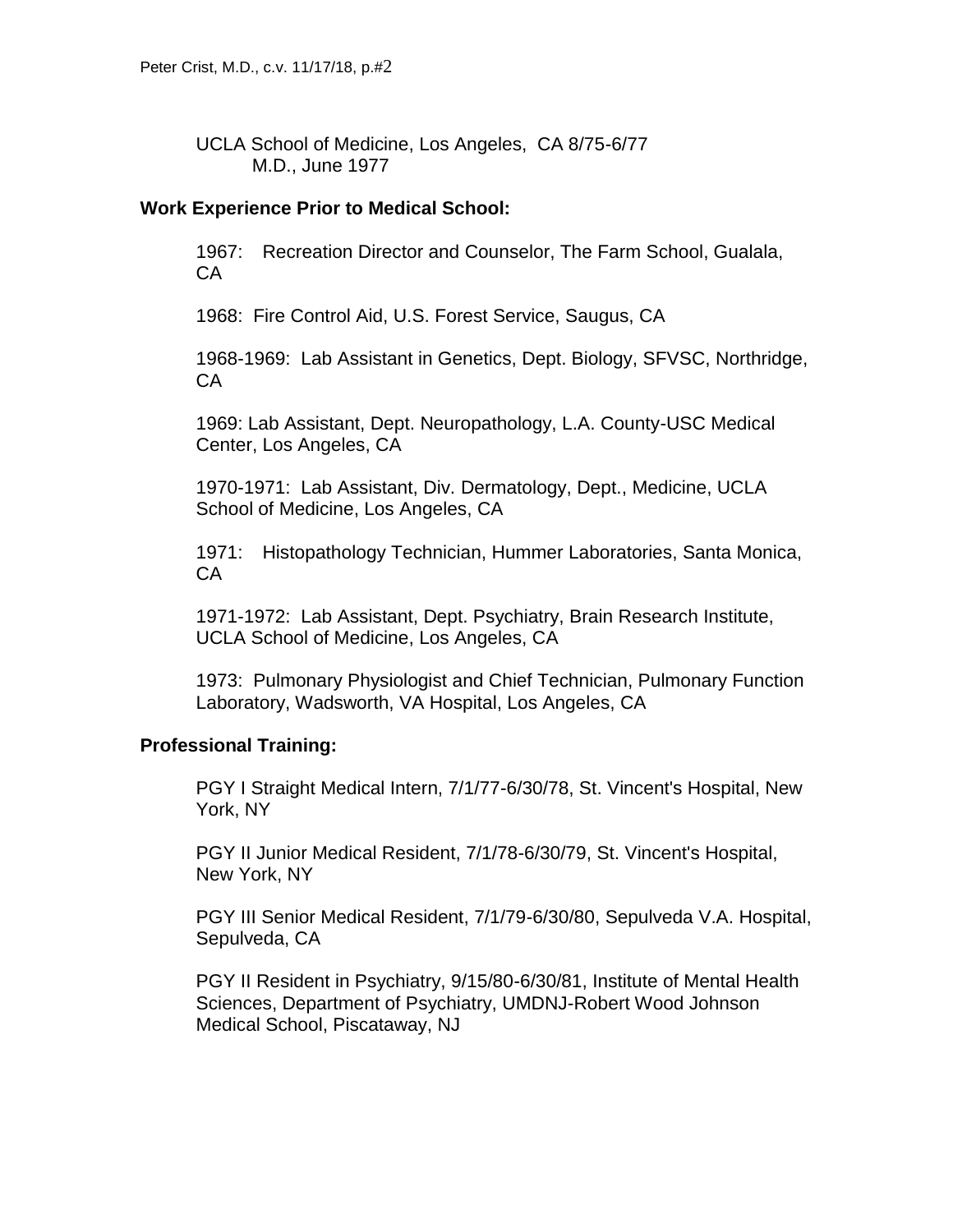PGY III Resident in Psychiatry, 7/1/81-6/30/82, Institute of Mental Health Sciences, Department of Psychiatry, UMDNJ-Robert Wood Johnson Medical School, Piscataway, NJ

PGY IV Resident in Psychiatry, 7/1/82-6/30/83, Institute of Mental Health Sciences, Department of Psychiatry, UMDNJ-Robert Wood Johnson Medical School, Piscataway, NJ

# **Additional postgraduate training:**

Training in character analysis and medical orgonomy, 5/78-10/83, and continuing education 10/83-present, American College of Orgonomy, Princeton, NJ

# **Licensure:**

New Jersey #37893, 7/17/80

# **Certifications:**

Certified in Internal Medicine by the American Board of Internal Medicine, 9/9/80

Certified in Medical Orgonomy by the American Board of Medical Orgonomy, 11/13/83

Certified in Psychiatry by the American Board of Psychiatry and Neurology, 10/84

# **Current Positions:**

President, Peter A. Crist, MD, LLC, 9/04-present (Private practice, sole practitioner, 7/83-8/04)

President and CEO, *ergonexus* LLC, a work-life consulting practice for individuals and organizations, 10/07-present

President, American College of Orgonomy, Princeton, NJ, 11/03 present

Training Faculty (see detailed description below), American College of Orgonomy, Princeton, NJ, 11/82-present

Multiple other administrative and academic positions (see below), American College of Orgonomy, Princeton, NJ, 11/82-present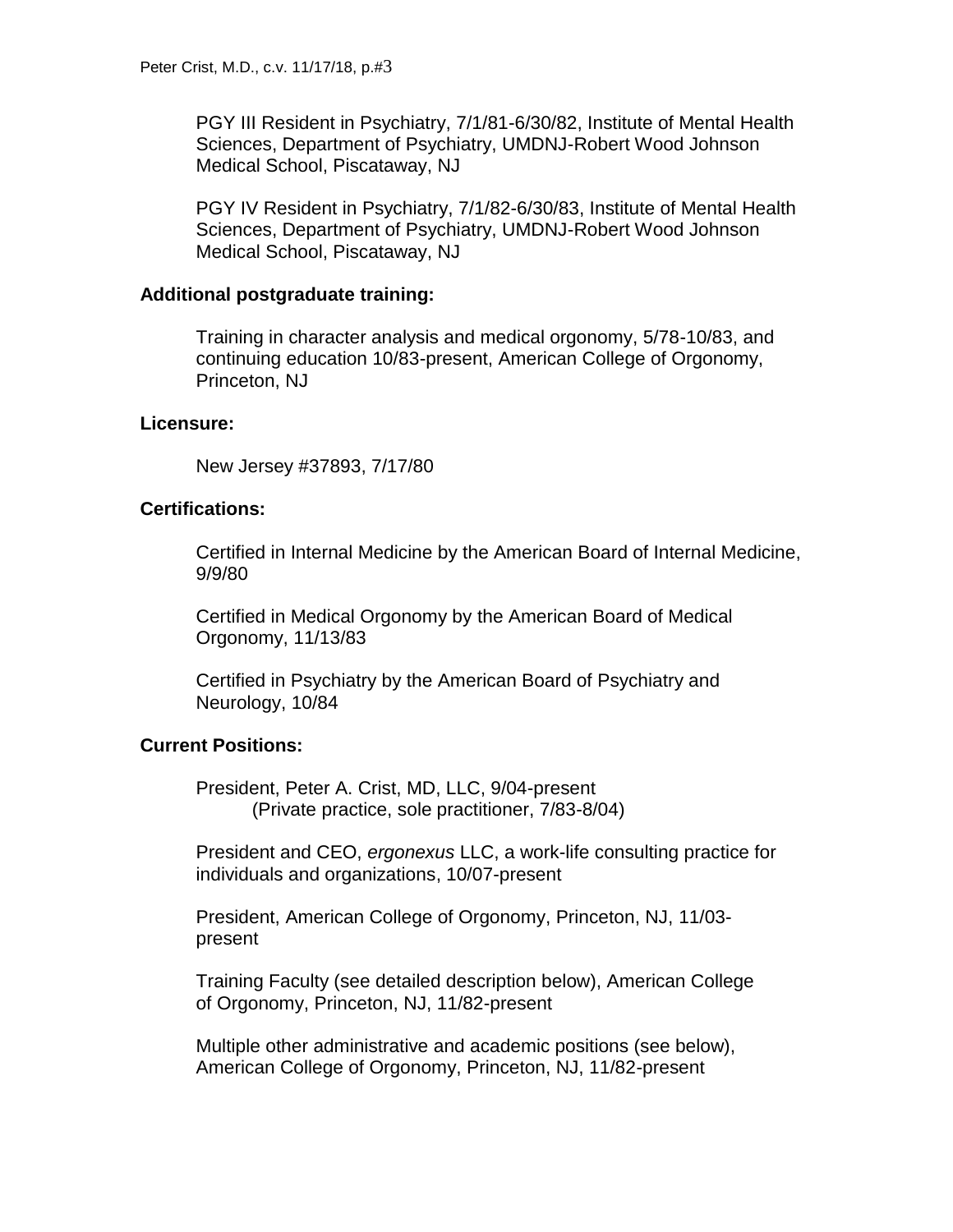### **Positions with the American College of Orgonomy:**

President, American College of Orgonomy, Princeton, NJ, 11/03 present

Past President, 10/91-10/98

Faculty of training program for medical orgonomists that conducts post graduate training seminars for psychiatrists and physicians:

> Introductory Didactic Training Seminar, 11/82-present Referral Service Seminar, 3/88-9/97 Beginning Phases of Orgone Therapy Seminar, 7/91-present (in absence of Director) Advanced Technical Seminar, 10/91-9/95 (in absence of Director) Character Analytic Seminar, 9/95-present

Training therapist, 7/85-present

Clinical tutor of therapists in training, 9/89-present

Chairman Social Orgonomy Training Subcommittee, 4/01-present

Faculty of training program in social orgonomy which trains a wide range of qualified professions including therapists such as social workers, family therapists and psychologists, as well as others in business, education and other organizational settings to apply bioenergetic principles of relationships and social structures to overcome social disturbances and to improve healthy functioning in families, work organizations and society at large.

Introductory Didactic Training Seminar, 10/01-present

Training therapist for social orgonomy trainees, 10/01 present

Individual tutor of social orgonomists in training, 10/03-present

Social orgonomy case presentation seminar, Co-director with two others since its inception, 10/10 - present

Director and Instructor of the Introductory and Advanced Laboratory Workshops in Orgone Biophysics:

> Lecturer and laboratory instructor 5/83-10/86 Director, lecturer and laboratory instructor 10/86-present

Member of the editorial staff of *The Journal of Orgonomy*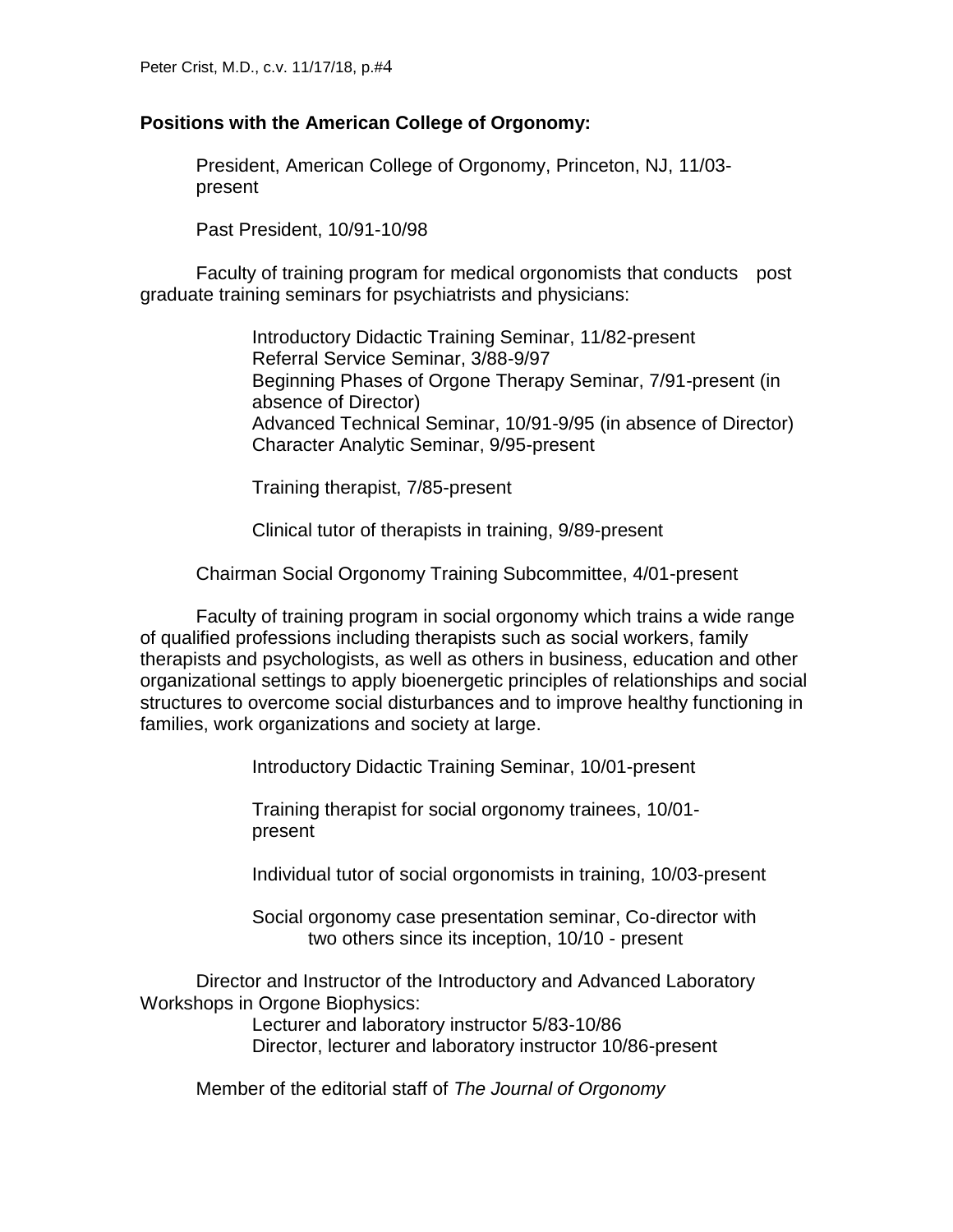Copy editor, 6/81-1/93 Assistant Editor in Biological Sciences, 1/93-present

Member, Business Advisory Board, 4/01-present and chairman since 11/03.

American Board of Medical Orgonomy Member 10/84-present Secretary/Treasurer 10/90-present

Director, Reduced Fee Referral Service, 10/90-7/01

Coordinator, Reich Blood Test Service, 10/89-7/94

Numerous other committee memberships and chairmanships

# **Previous Academic Positions:**

Associate Clinical Professor, Dept. Of Psychiatry, UMDNJ-Robert Wood Johnson Medical School, Piscataway, NJ, 7/83-6/98 Conducted didactic seminar, "Introduction to the Dynamics of the Patient's Character and Emotional Life," for medical students on third year clinical clerkship, clinical supervisor of psychotherapy cases of PGY-III resident in psychiatry, supervisor of clinical elective for PGY-IV resident in family medicine, 7/83-6/97, was on the Consultation-Liaison Service at Robert Wood Johnson University Hospital, New Brunswick, NJ, conducted didactic seminars and attending rounds in psychiatry for third and fourth year medical students, first and fourth year psychiatry residents and second year family medicine residents.

# **Memberships:**

Member American College of Orgonomy in Medical Sciences 10/84

Fellow American College of Orgonomy in Medical Sciences 6/93

# **Awards:**

Volunteer Faculty excellence in teaching award, UMDNJ-Robert Wood Johnson Medical School, New Brunswick, NJ 1/15/95

# **Guest Lectures, Presentations, and Seminars:**

New York University, School of Continuing Education, Division of Liberal Studies, "The Life and Work of Wilhelm Reich"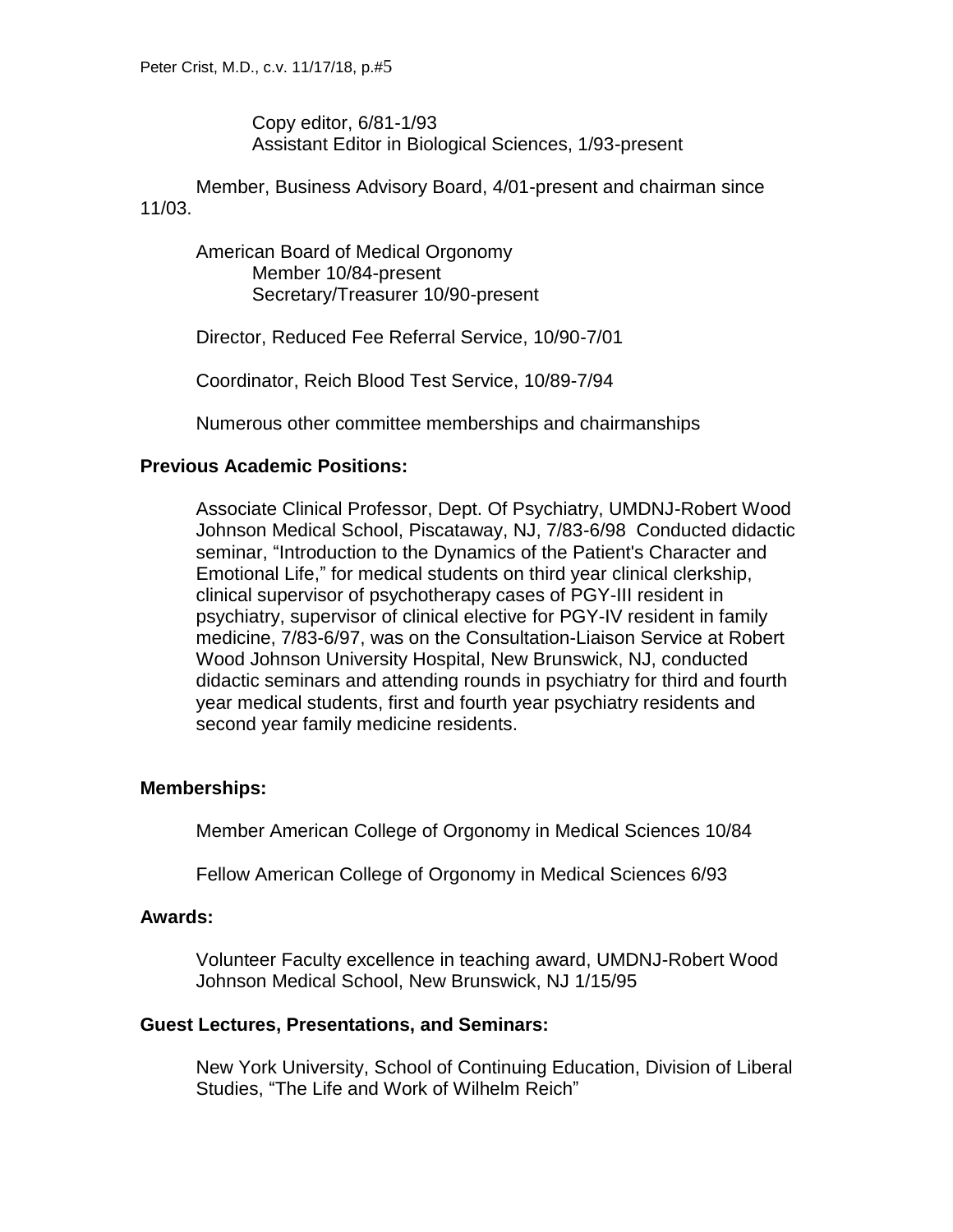Fall semester: Part I, "Introduction to Scientific Orgonomy" spring semester: Part II, "Social Orgonomy"

> "The Bions and the Discovery of the Biological Orgone Energy," 10/26/83

"The Bioelectric Experiments, the Bions, and the Discovery of the Biological Orgone Energy," 10/24/84

"Human Sexuality and Human Relationships," 3/20/85

"Children of the Future," 3/27/85

Course Wrap-up Panel discussion, 5/15/85

Community College of Philadelphia, "Wilhelm Reich: The Science of Orgonomy," Philadelphia, PA

"Somatic Biopathies," 4/23/86

East Stroudsberg State University, Department of Psychology, "The Works of Wilhelm Reich," East Stroudsberg, PA, 1984-1986, 1988, 1991

Northampton Community College, Center for Adult Learning, "Medical Orgone Therapy: Treat Psychiatric Illness Without Medication," Bethlehem, PA

> "Family Therapy, Marital Therapy and a Look at Relationships," 9/30/03

"Somatic Biopathies," 5/5/05

"Somatic Biopathies," 11/7/05

"Somatic Biopathies," 4/24/06

Farleigh Dickinson University, Department of Psychology "Bioenergetic Principles of Relationships," Madison, NJ, 7/2/07

Wilhelm Reich Museum, "Wilhelm Reich in the 21<sup>st</sup> Century: 2007 International Conference on Orgonomy," Saddleback Mountain & Orgonon, Rangeley, Maine

"Bioenergetic Principles of Orgonotic Contact: Their Application to Medical and Social Orgonomy,"SEP!7/30/07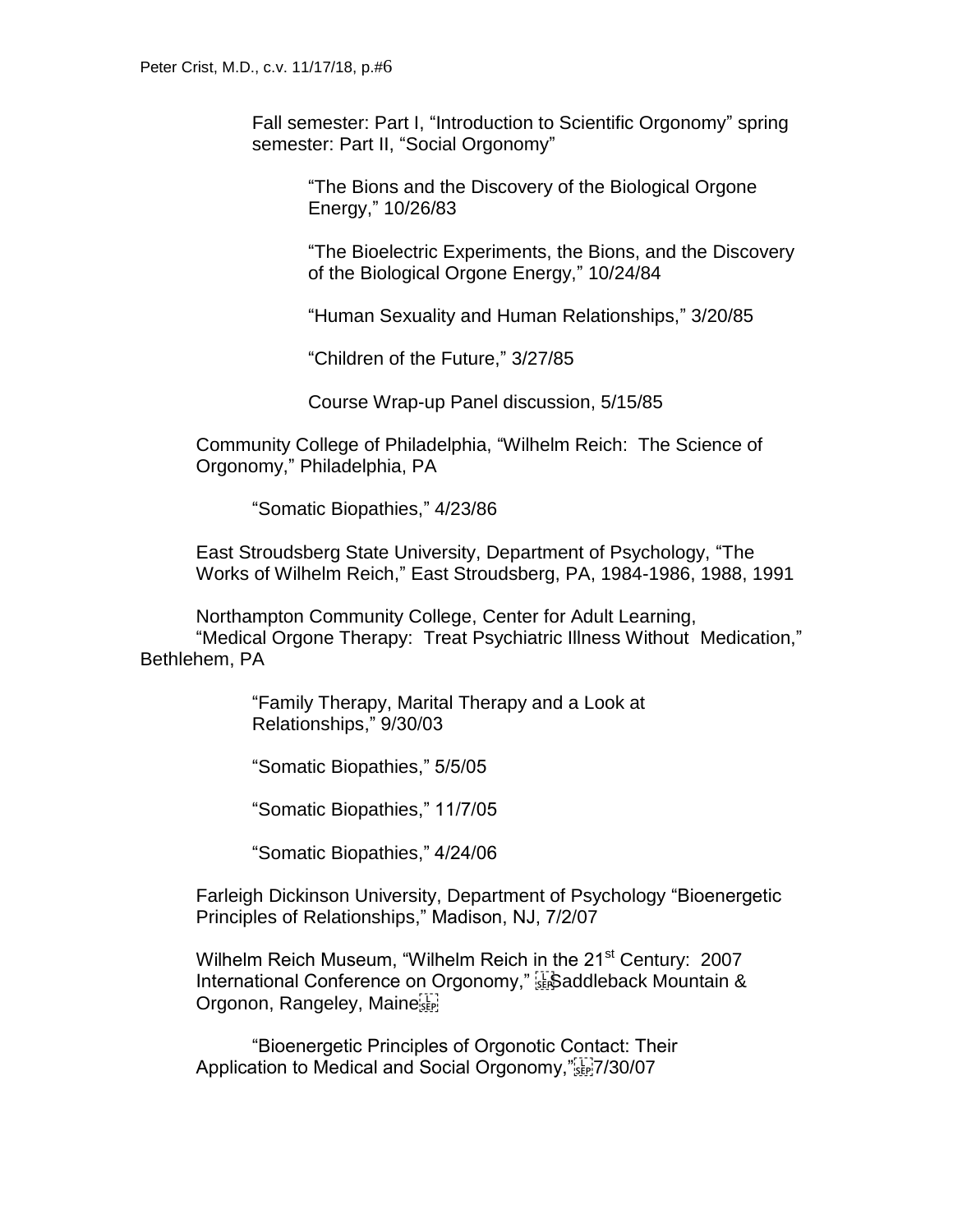"Excerpts from the film *Right From the Start*, with commentary," 7/30/07

"Panel discussion," 7/30/07

"Some Notes on the Reich Blood Tests and a Report on Workshops in Orgone Biophysics," 7/31/07

"Panel discussion," 7/31/07

Cook College, Rutgers University, Department of Plant Biology & Pathology, "Bioenergetic Principles of Contact in Functional Farming" in the course, "Principles of Organic Crop Production," New Brunswick, NJ, 12/3/07

Catherine Fitzmaurice's VoiceWorks training program, "The Expressive Language of the Living: An Exploration of Wilhelm Reich's Theories in the Performing Arts," New York, NY, 6/27/08

Catherine Fitzmaurice's VoiceWorks training program, "The Expressive Language of the Living: An Exploration of Wilhelm Reich's Theories in the Performing Arts," New York, NY, 7/18/09

Presentations, American College of Orgonomy Conferences and Symposia:

"The Work of Wilhelm Reich: Orgonomy", Arlington, Maryland, 11/10/84 "Orgonomic Medicine" Discussion Group leader Panel discussion member

"Energetic Development and Treatment of Children," Berkeley, California, 11/6/88 "Development of Character" **Lecture** "Orgone Therapy of Children" **Lecture** 

Panel discussion member "Children of the Future," Princeton, NJ, 4/23/89 Co-Director

"Development of Character" Lecture "Orgone Therapy of Children" **Lecture** Discussion Group leader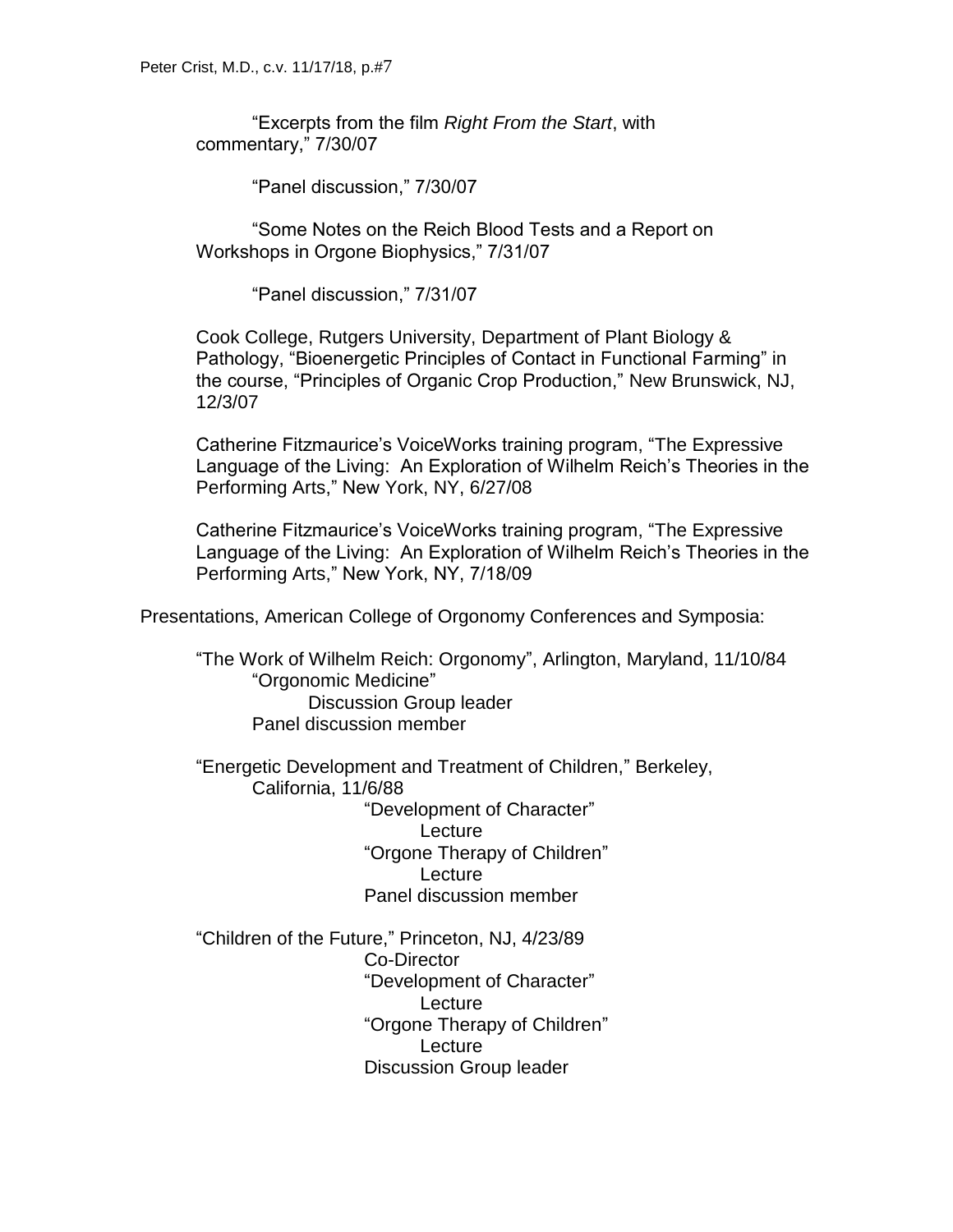"Childbirth and the Emotionally Healthy Child" a conference with Dr. Michel Odent, Princeton, NJ, 5/5/91 "A Perspective on the Future Child" **Lecture** Panel discussion member

Presentations, American College of Orgonomy Annual Dinner, Princeton, NJ: "Wilhelm Reich's Legacy: Bombshells in Science" 11/3/07

Presentations, American College of Orgonomy Annual Scientific Meetings, Princeton, NJ:

"A Radical Look at Verbal Language: Toward a True Functional Linguistics," 10/15/89

"Bioenergetic Differentiation of Psyche from Soma and the Bioenergetics of Psychic Structures," 10/7/90

"The Patient-Therapist Relationship: Transference, Countertransference and Emotional Resonance," 10/6/91

"The Bioenergetic Relationship Between Sexuality and Work," 10/3/92

"Family and Couples Therapy as Biosocial Therapy: Theory and Practice," 10/2/93

"Dynamic Interactions in a Case of Marital Therapy," 10/1/94

"Medical Orgonomy in the Modern Age of Psychiatry and Medicine," 10/1/95

"How Does Medical Orgone Therapy Compare with Other Treatment Methods?," 10/6/96

"The Historical Development of Wilhelm Reich's Work," 9/28/97 Lecture in the ACO Wilhelm Reich Centenary Conference

"Problems of Childhood Self-regulation in an Age of Permissiveness" Lecture in the ACO Scientific Meeting "On Infants and Children," 9/27/98

ACO Scientific Meeting on "Treatment of Adolescent Turmoil in the Current Social Breakdown," 10/24/99 Panel discussion member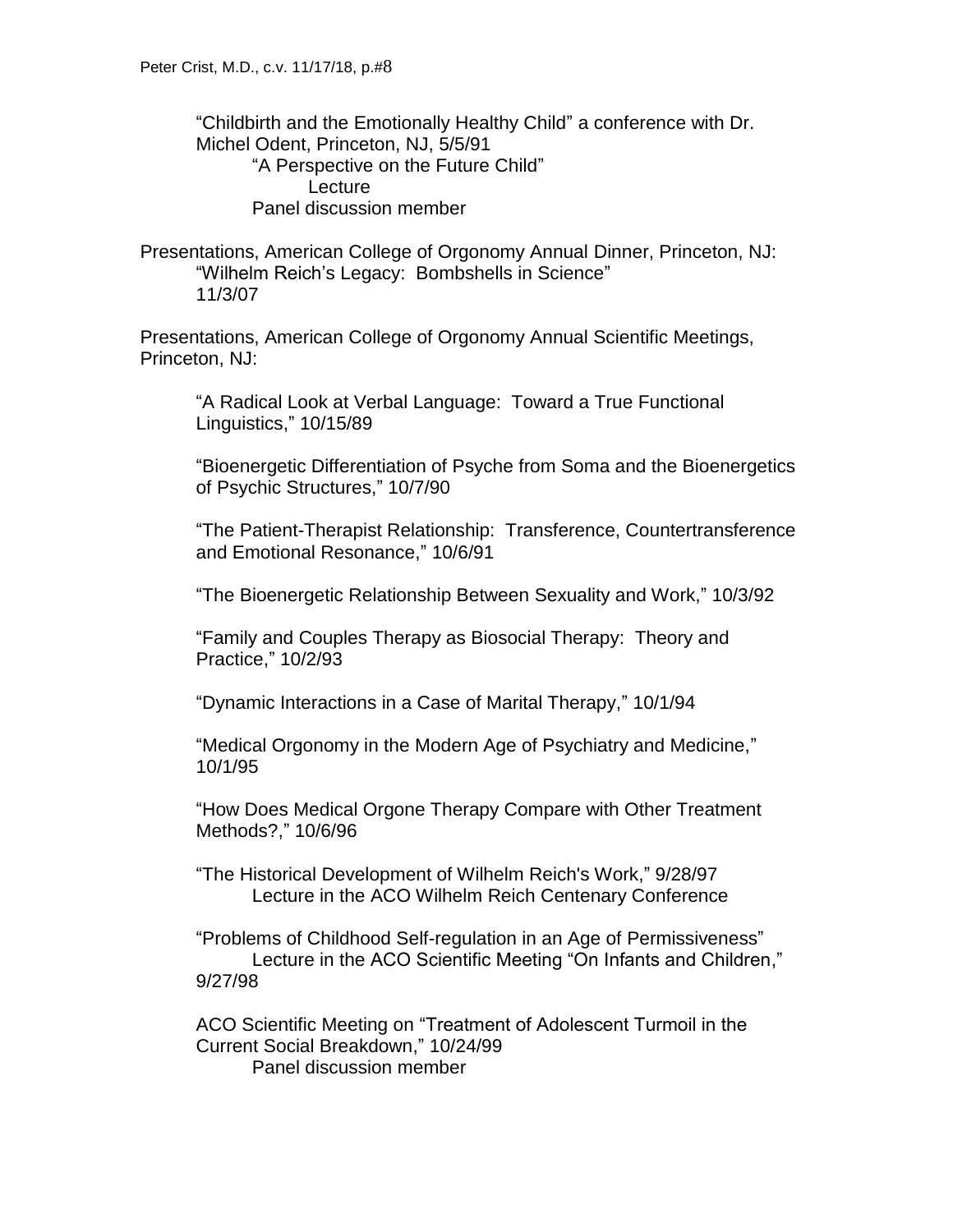"Coming Off Medication and Coping with Anxiety Through Therapy," 10/15/00

"An Adolescent Comes Out of the Fog of Marijuana," 10/19/03

"Can Migraine Headache be Treated Without Medications?" 11/4/07

Presentations, American College of Orgonomy Social Orgonomy Series, Princeton, NJ:

"Bioenergetic Principles of Love, Family, and Work Relationships," 2/3/07

"More Principles of Relationships: A Mini-Workshop," (two sessions) 3/31/07

"What is the Emotional Plague: An Introduction," 2/2/08

"What is the Emotional Plague: An Introduction," 3/3/08

"The Many Faces of Evil: Current Examples of the Emotional Plague," group presentation with Virginia Whitener, Ph.D. and Dee Apple, Ph.D, 4/5/08

"An Introduction to the Emotional Plague and its Characteristics," with Edward Chastka, M.D., and Charles Konia, M.D. as part of "The Emotional Plague and Politics: an Open Forum with Charles Konia, M.D.," 10/4/08

"An Introduction to the Emotional Plague and its Characteristics," with Edward Chastka, M.D., and Charles Konia, M.D. as part of "The Emotional Plague and Politics: an Open Forum with Charles Konia, M.D.," 10/11/08

"Text, Phone, or Talk: Communication Confusion in an Our Electronic Age," 10/3/09

"Is the Doctor Really In? Today's Doctor/Patient Relationship - Making Each Visit Count" sewith Edward Chastka, M.D., 2/5/11

"Burned But Not Forgotten: U.S. Government Suppression of Wilhelm Reich's Work," 10/1/11

"Fathers: A Forgotten Natural Role," 6/2/12

"Are You Satisfied With Your Work Life," 2/2/13

"Personal Relationships in the Digital Age" with Virginia Whitener, Ph.D. and Dee Apple, Ph.D., 4/6/13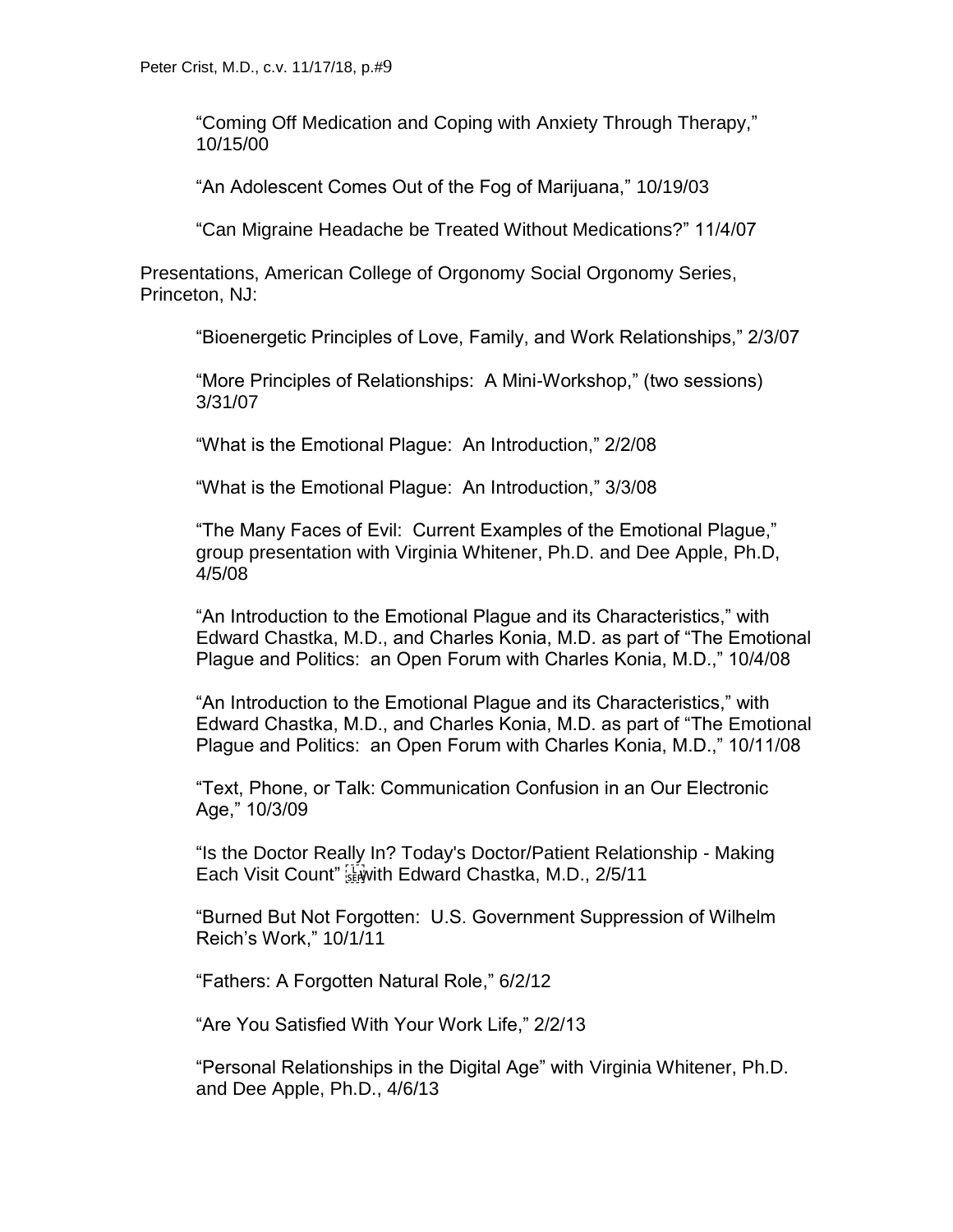"Are You Satisfied with Your Work Relationships?" 4/5/14

"There Must be More to Life," with Philip Heller, M.D. and Dale Rosin, D.O., 5/31/24

"Negotiating Work Politics," 1/31/15

"Balancing Work and Love," 2/6/16

"*All People Great and Small*: Readings by Peter A. Crist, M.D.," 2/3/18

"Problems with Marijuana: An ACO Sponsored Forum," 10/6/18 Welcome, opening remarks and panel discussion moderator

Presentations, American College of Orgonomy, A Different Kind of Psychiatry: ACO Clinical Case Presentation and Discussion Series, Princeton, NJ:

"An Adolescent Comes Out of the Fog of Marijuana," 11/17/18

Presentations, American College of Orgonomy, Directed Readings Course, Princeton, NJ:

"Origin of Armor: Clues from Wildlife Studies," 2/22/89

"Music as Expression," 5/30/90

"The Relationship Between Orgonomy, the Public, and the World," 9/26/90

Presentations, American College of Orgonomy, Public Half-day Seminar Discussion Group Series, Princeton, NJ:

"Couples and Families: Satisfactions and Problems," 3/9/96

"Children: Handling Problems of Development," 8/3/96

Presentations, American College of Orgonomy, Small Group Discussion Series, Princeton, NJ:

"Are You Satisfied with Your Work Relationships?," 5/18/14 Small Group Discussion Moderator

"Workshop on Work-Related Topics," 3/8/15 Small Group Discussion Leader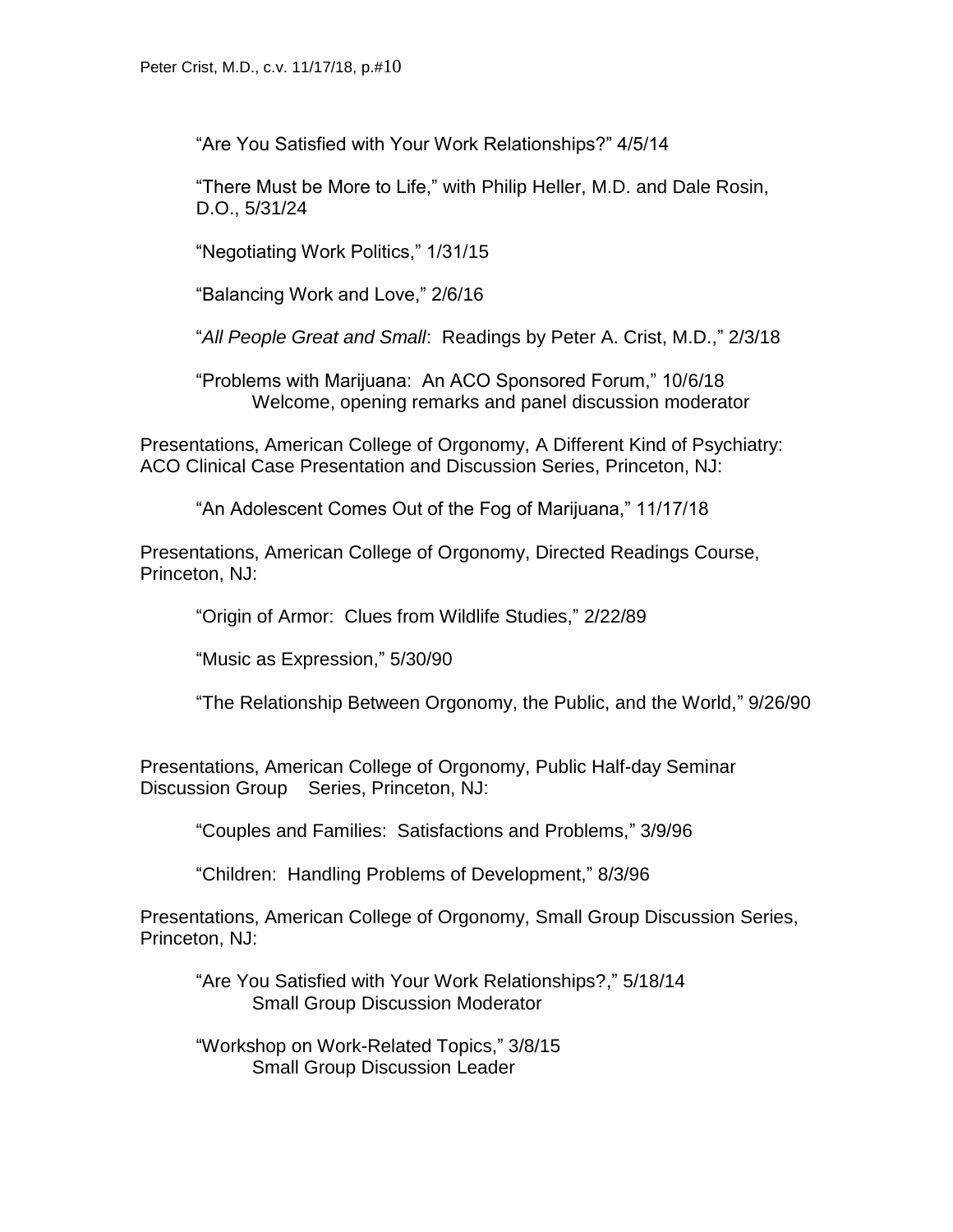Presentations, American College of Orgonomy, ACO Movie Night and Open Discussion Series, Princeton, NJ

*The King's Speech*, 11/16/12 **Discussant** 

*Juno*, 2/22/14 **Discussant** 

*The Pursuit of Happyness*, 7/21/18 **Discussant** 

Lectures and seminars sponsored by the Hellenic Orgonomic Association in **Greece** 

Athens, Greece "Pleasures and Frustrations of Love and Work," 11/12/94 Public lecture

Thessaloniki, Greece, "Pleasures and Frustrations of Love and Work," 11/15/94 Public lecture "Somatic Biopathies," 11/16/94 Seminar

> "Childhood Sexuality," 11/17/94 Seminar

Samothrace, Greece, "Children," 8/5/95 Seminar

> "Couples," 8/6/95 **Seminar**

> "Families," 8/7/95 Seminar

# **Academic Advisor:**

Co-Advisor to Martin Goldberg, who earned a Master of Science in Organization Development, with a thesis entitled "Work Energy and the Character of Organizations: An Orgonomic Framework for Organization Development," School of Business and Management, Pepperdine University, Malibu, CA, 4/87-12/88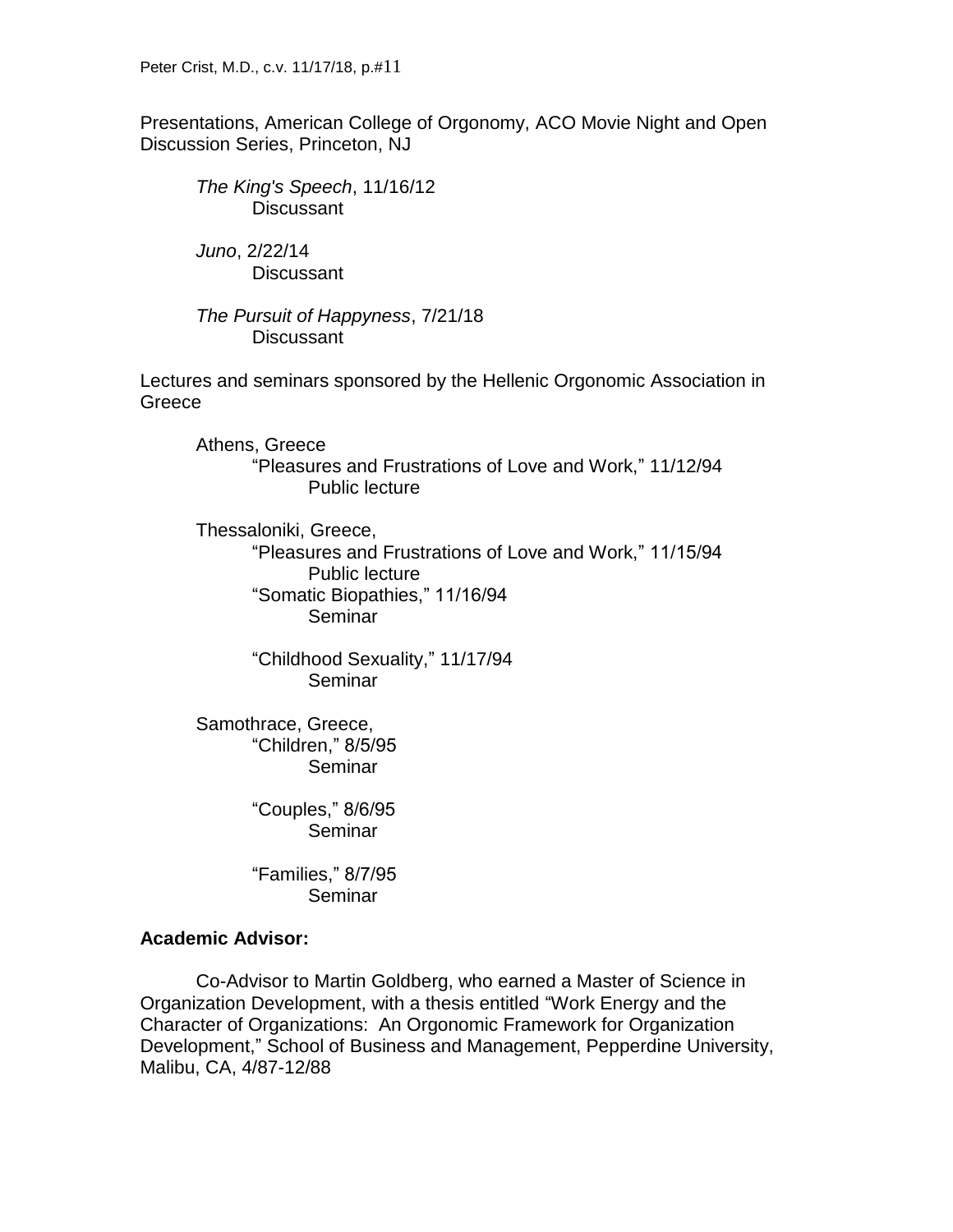#### **Publications:**

Book Chapter:

"Medical Orgone Therapy," in *The Illustrated Encyclopedia of Body/Mind Disciplines*, Nancy Allison (Editor): New York, Rosen Publishing Group, 1999, (Co-authored with Richard Schwartzman, D.O.)

Articles:

"A 'Problem' Child," *The Journal of Orgonomy*, 18(1): 1984

"Radiation Victims and the Reich Blood Test" (Blasband et al), *The Journal of Orgonomy*, 24(1): 1990

"Nature, Character and Personality (Part I)," *The Journal of Orgonomy*, 27(1): 1993

"What is Science? An Introduction and Overview," *The Journal of Orgonomy*, 27(2): 1993

"The Biosocial Basis of Family and Couples Therapy," *The Journal of Orgonomy*, 27(2): 1993

"A Dramatic Visual Reaction to Anxiety," *The Journal of Orgonomy*, 28(1): 1994

"Motivation for Therapy: Two Cases," *The Journal of Orgonomy*, 28(2): 1994

"Medical Orgone Therapy of a Post-Traumatic Stress Disorder," *The Journal of Orgonomy*, 28(2): 1994

"Character-Analysis in the Medical Orgone Therapy of A Two Year Old," *The Journal of Orgonomy*, 29(1): 1995

"Impulsivity and Its Bioenergetic Relationship to ADHD," *The Journal of Orgonomy*, 29(2): 1995

"Couples and Families: Satisfactions and Problems," *The Journal of Orgonomy*, 30(2): 1996

"Problems of Childhood Self-regulation in an Age of Permissiveness," *The Journal of Orgonomy*, 32(1&2): 1999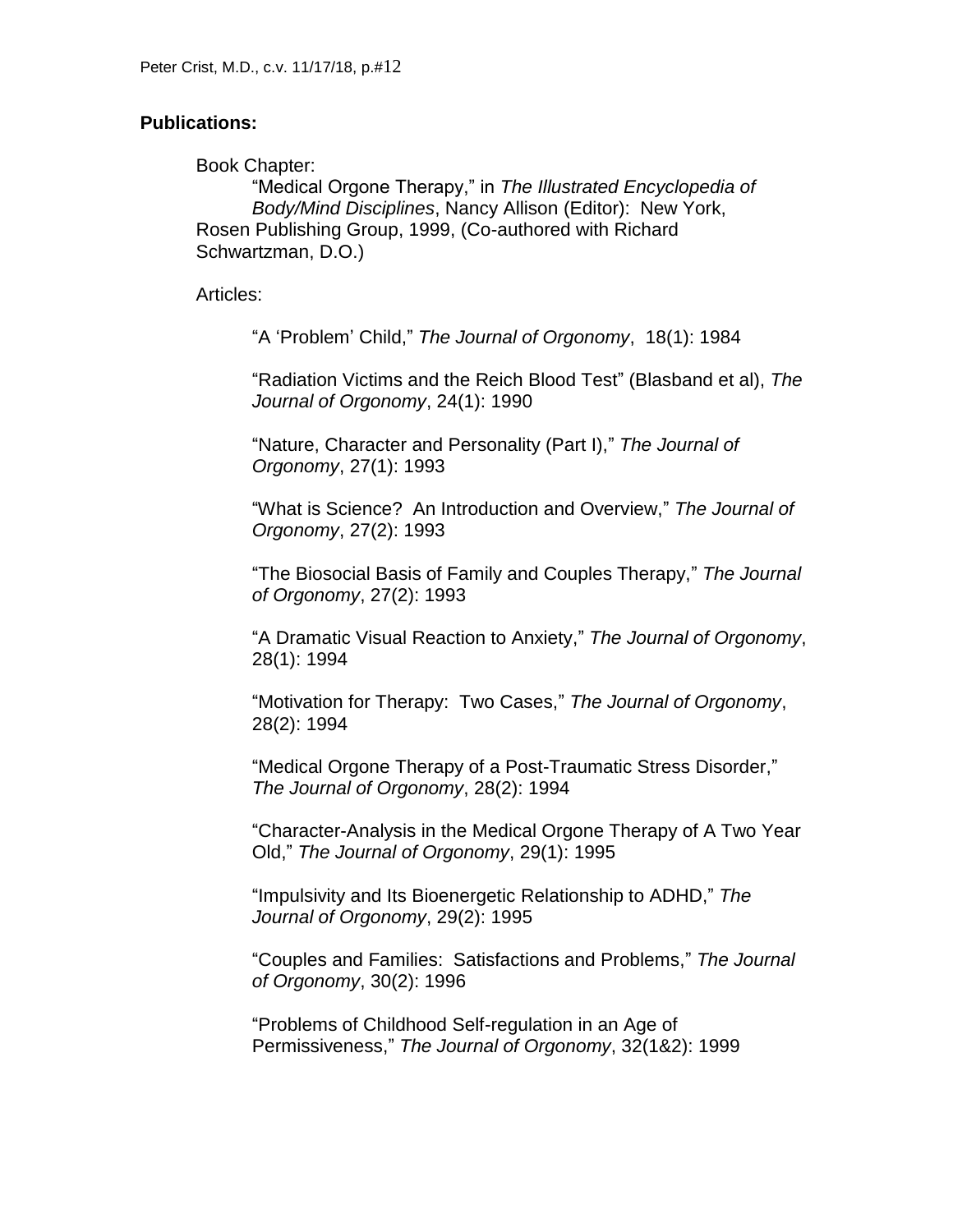"Coming Off Medication and Coping with Anxiety Through Therapy," *The Journal of Orgonomy*, 35(2): 2001

"An Adolescent Comes Out of the Fog of Marijuana," *The Journal of Orgonomy*, The Journal of Orgonomy, 36(2): 2002

"An Overview of the Biopathic Diathesis," *The Journal of Orgonomy*, 37(1): 2003

"Impulsivity and Its Bioenergetic Relationship to ADHD," *The Journal of Orgonomy*, 37(2): 2003 (Reprint of1995 article)

"An Overview of the Hyperthyroid Biopathy: Update and Analysis," *The Journal of Orgonomy*, 38(2): 2004

"The Biosocial Basis of Family and Couples Therapy," *The Journal of Orgonomy*,  $40(2)$ : 2006 (Reprint of 1993 article in  $40^{\text{th}}$ ) Anniversary, "Advances in Orgonomy II" issue)

"Can Migraine Headache be Treated Without Medications?," *The Journal of Orgonomy*, 41(2): 2007

"Wilhelm Reich's Legacy: Bombshells in Science," *The Journal of Orgonomy*, 41(2): 2007

"What is the Emotional Plague? A Brief Introduction," *The Journal of Orgonomy*, 42(2): 2009

"Problems of Childhood Self-regulation in an Age of Permissiveness," *The Journal of Orgonomy*, 46 (2): 2013 (Reprint of 1999 article)

"Fathers: A Forgotten Natural Role," *The Journal of Orgonomy*, 46(2): 2013

"Spontaneous Movement in Nature: An Everyday Example," *The Journal of Orgonomy*, 47(2): 2014

"What Does Orgonomy Bring to Working with Couples," *The Journal of Orgonomy*, 48(1): 2014

"Clinical Brief: The True Basis of Resurrection," *The Journal of Orgonomy*, 48(1): 2014

"Medical Orgone Therapy: Historical and Social Context," *The Journal of Orgonomy*, 48(2): 2015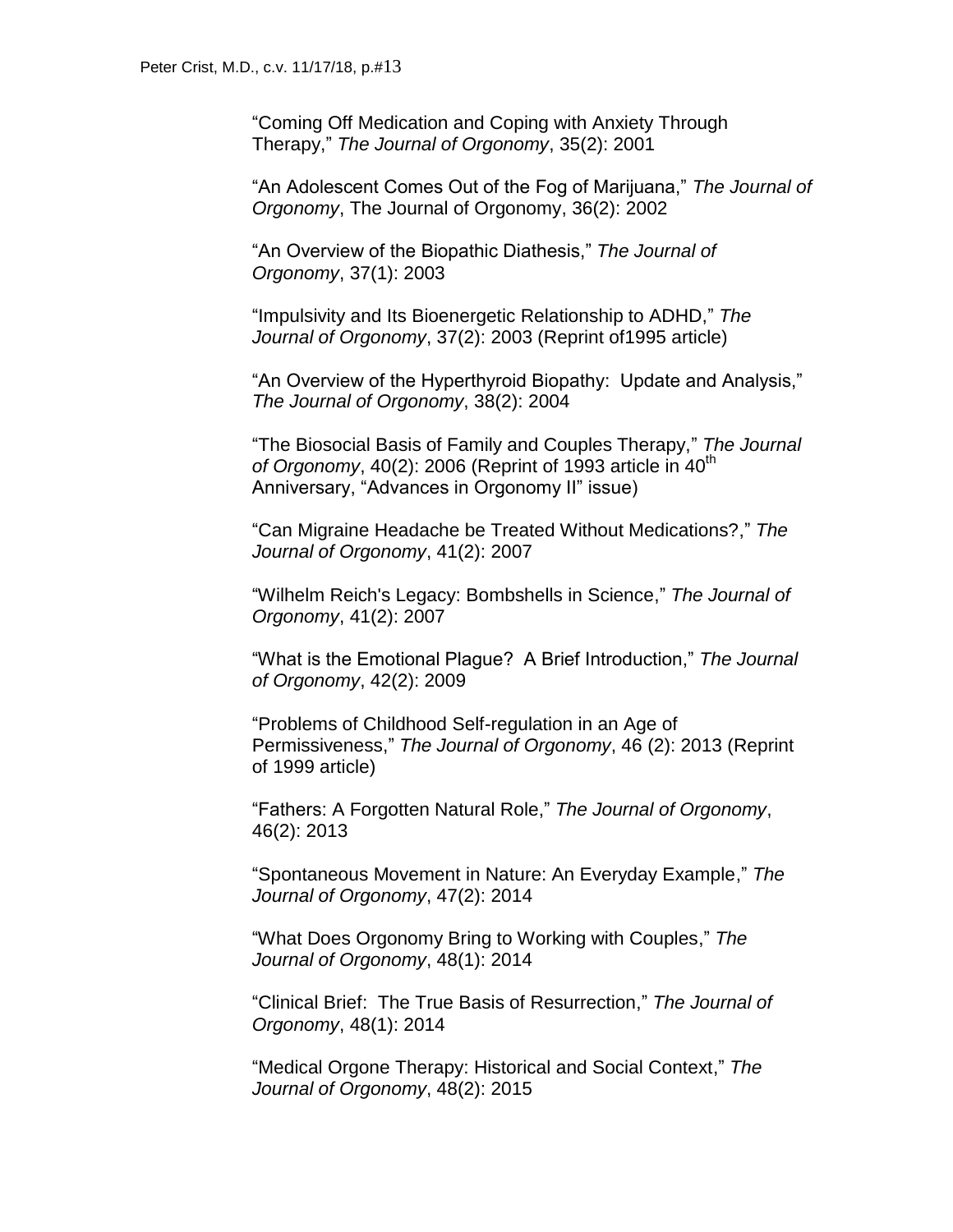"There Must Be More to Life," *The Journal of Orgonomy*, 48(2): 2015

"Problems of Childhood Self-regulation in an Age of Permissiveness," The Journal of Orgonomy, 50 (1): 2017 (Revised version of 1999 article in 50th anniversary child therapy issue)

"An Adolescent Comes Out of the Fog of Marijuana," Journal of Orgonomy, The Journal of Orgonomy, 50(1): 2017 (Revised version of 2002 article in 50th anniversary child therapy issue)

"Coming Off Medication and Coping with Anxiety Through Therapy," Journal of Orgonomy, The Journal of Orgonomy, 50(2): 2017

(Revised version of 2001 article in 50th adult therapy anniversary issue)

Book Reviews:

"Children of the Future, by Wilhelm Reich," *The Journal of Orgonomy*, 18(1):1984

"Pregnancy, Childbirth, Childhood, and Parenting: A Suggested Reading List With Commentary," *The Journal of Orgonomy*, 20(1): 1986

# **Film Credits:**

*Room for Happiness* (documentary about medical orgone therapy), DVD, color, directed by Dick Young, American College of Orgonomy, Released, 12/15/04

*Right from the Start* (documentary about therapy of infants), DVD, color, directed by Dick Young, American College of Orgonomy, Released, 12/15/04

# **Podcasts:**

Orgonomy Podcast Number One. The first part of a talk that is an overview of Wilhelm Reich's work and scientific discoveries. 6/16/07

Orgonomy Podcast Number Two. The second and final part of the talk featured in Orgonomy Podcast Number One. 6/30/07